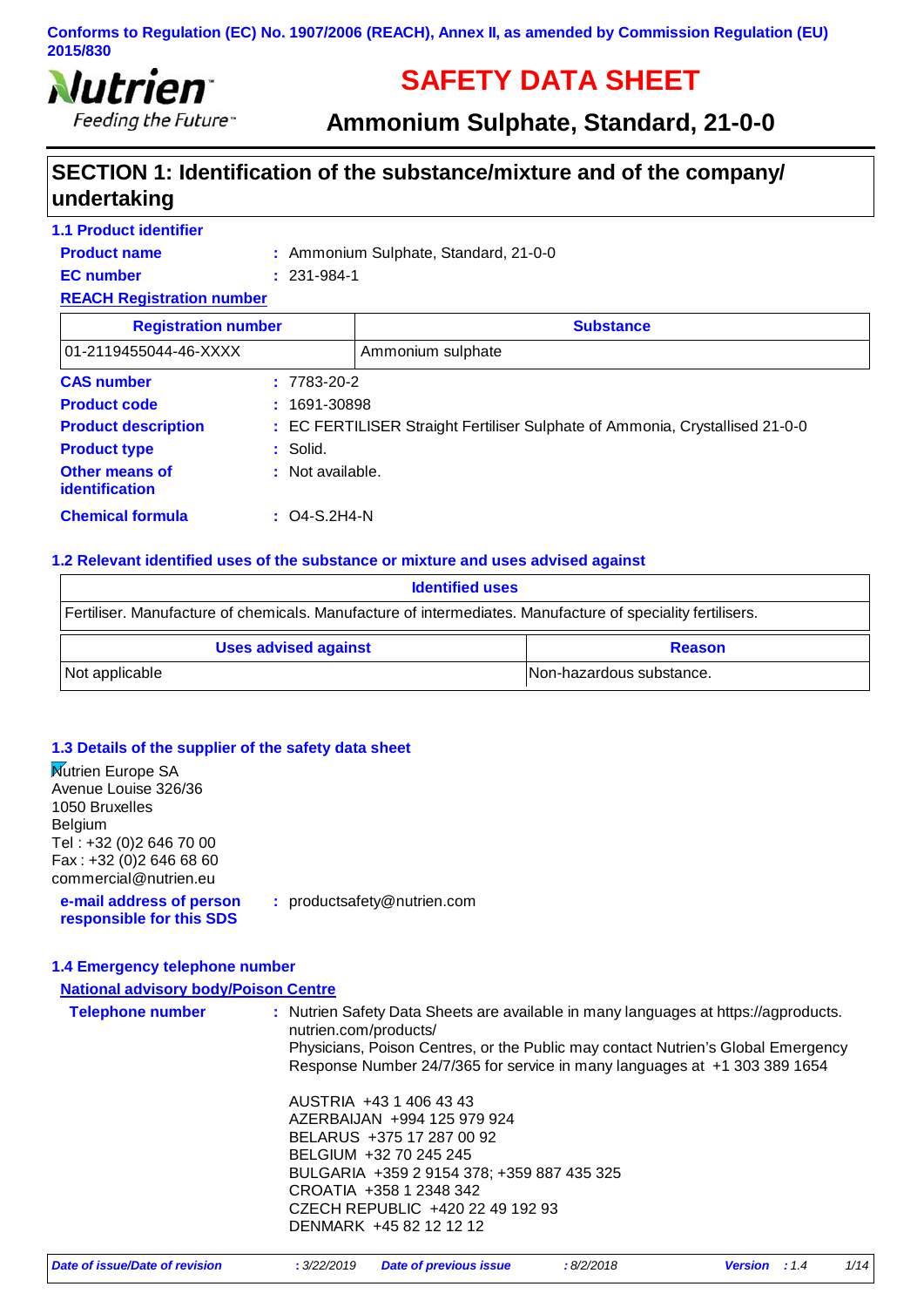*Ammonium Sulphate, Standard, 21-0-0*

### **SECTION 1: Identification of the substance/mixture and of the company/ undertaking**

| ESTONIA 16662; +372 62 69 379                                            |
|--------------------------------------------------------------------------|
| FINLAND +358 9 471977                                                    |
| <b>FRANCE</b>                                                            |
| Angers +33 (0) 2 41 48 21 21                                             |
| Bordeaux +33 (0) 5 56 96 40 80                                           |
| Lille 0800 59 59 59 (national callers)                                   |
|                                                                          |
| Lyon +33 (0) 4 72 11 69 11                                               |
| Marseille +33 (0)4 91 75 25 25                                           |
| Nancy +33 (0) 3 83 22 50 50                                              |
| Paris +33 (0) 1 40 05 48 48                                              |
| Rennes +33 (0) 2 99 59 22 22                                             |
| Strasbourg +33 (0) 3 88 37 37 37                                         |
| Toulouse +33 (0) 5 61 77 74 47                                           |
| GEORGIA +995 99 53 33 20                                                 |
| <b>GERMANY</b>                                                           |
| Berlin +49 30 192 40                                                     |
| Bonn +49 228 192 40                                                      |
| Erfurt +49 361 730 730                                                   |
| Freiburg +49 761 192 40                                                  |
|                                                                          |
| Goettingen +49 551 192 40                                                |
| Homburg (Saar) +49 6841 192 40                                           |
| Mainz +49 6131 192 40                                                    |
| Munich +49 89 192 40                                                     |
| GREECE +30 21 07 79 37 77                                                |
| HUNGARY +36 80 20 11 99                                                  |
| ICELAND +354 543 22 22                                                   |
| IRELAND +353 1 837 9964 (medical professionals) +353 1 809 2166 (public) |
| ISRAEL +972 4 854 19 00                                                  |
| <b>ITALY</b>                                                             |
| Bergamo +39 800 883 300                                                  |
| Firenze +39 55 794 7819                                                  |
| Foggia +39 881 732 326                                                   |
| Genoa +39 10 563 62 45                                                   |
| Milan +39 02 6610 1029                                                   |
| Padova +39 49 827 50 78                                                  |
| Pavia +39 38 224 444                                                     |
|                                                                          |
| Rome +39 06 305 43 43                                                    |
| Turin +39 011 663 7637                                                   |
| KAZAKHSTAN +7 3272 925 868                                               |
| LITHUANIA +370 5 236 20 52; +370 687 533 78                              |
| NETHERLANDS +31 30 274 88 88                                             |
| NORWAY +47 22 59 13 00                                                   |
| <b>POLAND</b>                                                            |
| Gdansk +48 58 682 04 04                                                  |
| Krakow +48 12 411 99 99                                                  |
| Lòdz +48 42 63 14 724                                                    |
| Sosnowiec +48 32 266 11 45                                               |
| Warszawa +48 22 619 66 54                                                |
| Wroclaw +48 71 343 30 08                                                 |
| PORTUGAL 808 250 143 (national callers)                                  |
|                                                                          |
| ROMANIA +402 212 106 282                                                 |
| <b>RUSSIAN FEDERATION</b>                                                |
| Ekaterinburg +7 343 229 98 57                                            |
| Moscow +7 495 628 1687                                                   |
| Saint-Petersburg +7 921 757 3228                                         |
| SERBIA +381 11 3608 440                                                  |
| SLOVAKIA +421 2 5477 4166                                                |
| SLOVENIA +386 41 635 500                                                 |
| SPAIN +34 91 562 0420                                                    |
| SWEDEN 112 (national callers); +46 (0)10 456 6700                        |
| SWITZERLAND +41 44 251 51 51 (in Switzerland dial 145)                   |
|                                                                          |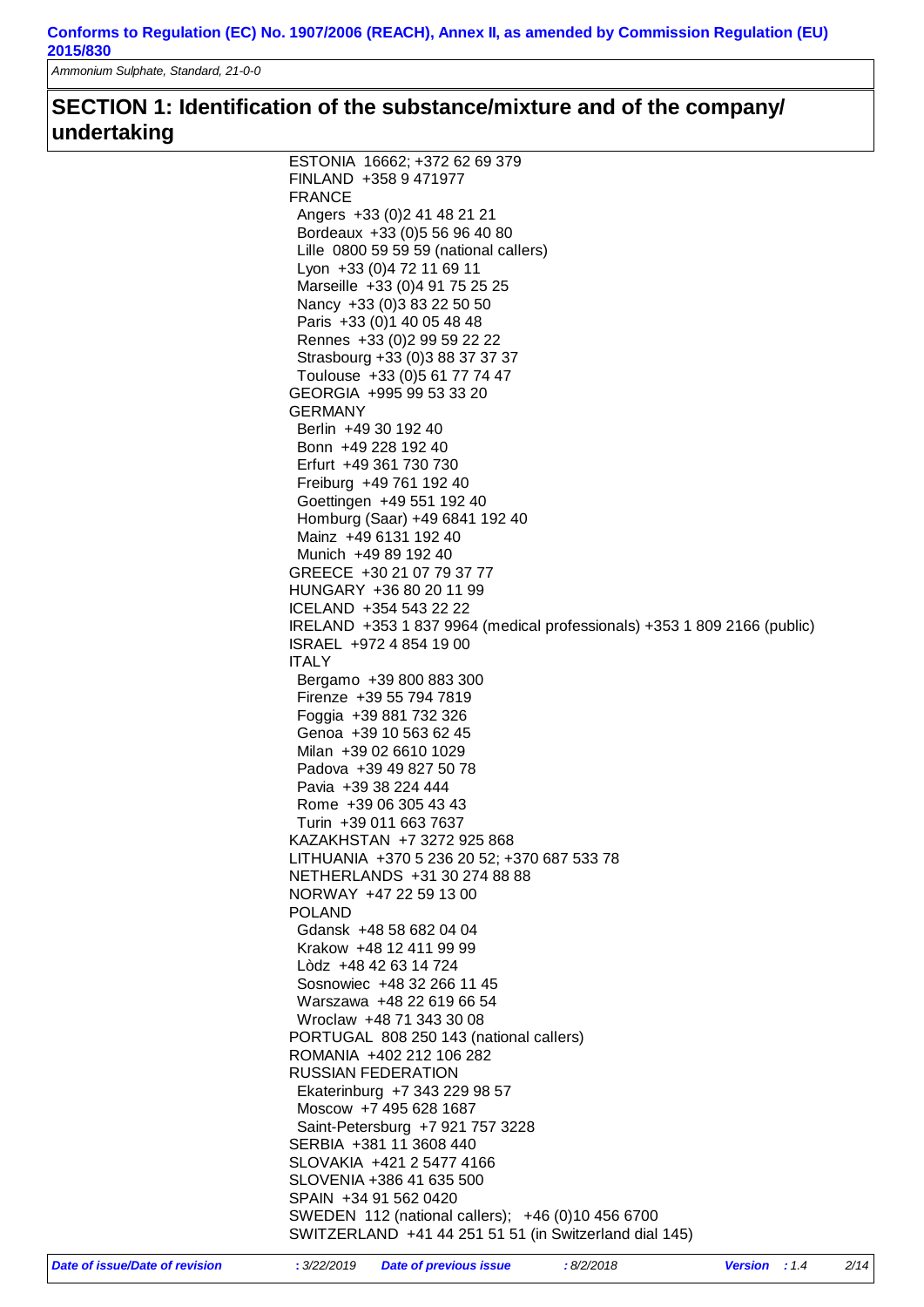*Ammonium Sulphate, Standard, 21-0-0*

### **SECTION 1: Identification of the substance/mixture and of the company/ undertaking**

|                           | THE FORMER YUGOSLAVIA +38 923 147 635                |
|---------------------------|------------------------------------------------------|
|                           | TURKEY +90 0312 433 70 01 or 0 800 314 7900          |
|                           | UNITED KINGDOM                                       |
|                           | Belfast 844 892 0111                                 |
|                           | Birmingham 844 892 0111                              |
|                           | Edinburgh 844 892 0111                               |
|                           | Newcastle Upon Tyne +44 191 2606182; +44 191 2606180 |
|                           | Penarth 844 892 0111                                 |
| <b>Supplier</b>           |                                                      |
| <b>Telephone number</b>   | : Mutrien Europe SA                                  |
|                           | <b>EMERGENCY TELEPHONE NUMBERS:</b>                  |
|                           | Transportation: 00-1-303-389-1654                    |
|                           | Medical: 00-1-303-389-1654                           |
| <b>Hours of operation</b> | : 24/7/365                                           |

### **SECTION 2: Hazards identification**

#### **2.1 Classification of the substance or mixture**

**2.2 Label elements**

**Classification according to Regulation (EC) No. 1272/2008 [CLP/GHS] Product definition :** Mono-constituent substance Not classified. The product is NOT classified as hazardous according to Regulation (EC) 1272/2008 as amended.

See Section 11 for more detailed information on health effects and symptoms. See Section 16 for the full text of the H statements declared above.

| <b>Hazard pictograms</b>                                                                                                                                        |                                                                                                                                  |
|-----------------------------------------------------------------------------------------------------------------------------------------------------------------|----------------------------------------------------------------------------------------------------------------------------------|
| <b>Signal word</b>                                                                                                                                              | : No signal word.                                                                                                                |
| <b>Hazard statements</b>                                                                                                                                        | : Not applicable.                                                                                                                |
| <b>Precautionary statements</b>                                                                                                                                 |                                                                                                                                  |
| <b>General</b>                                                                                                                                                  | : Read label before use. Keep out of reach of children. If medical advice is needed,<br>have product container or label at hand. |
| <b>Prevention</b>                                                                                                                                               | : Not applicable.                                                                                                                |
| <b>Response</b>                                                                                                                                                 | : Not applicable.                                                                                                                |
| <b>Storage</b>                                                                                                                                                  | : Not applicable.                                                                                                                |
| <b>Disposal</b>                                                                                                                                                 | : Not applicable.                                                                                                                |
| <b>Supplemental label</b><br>elements                                                                                                                           | : Safety data sheet available on request.                                                                                        |
| <b>Annex XVII - Restrictions</b><br>on the manufacture,<br>placing on the market and<br>use of certain dangerous<br>substances, mixtures and<br><b>articles</b> | : Not applicable.                                                                                                                |
| <b>Special packaging requirements</b>                                                                                                                           |                                                                                                                                  |
| <b>Containers to be fitted</b><br>with child-resistant<br>fastenings                                                                                            | : Not applicable.                                                                                                                |
| <b>Tactile warning of danger</b>                                                                                                                                | : Not applicable.                                                                                                                |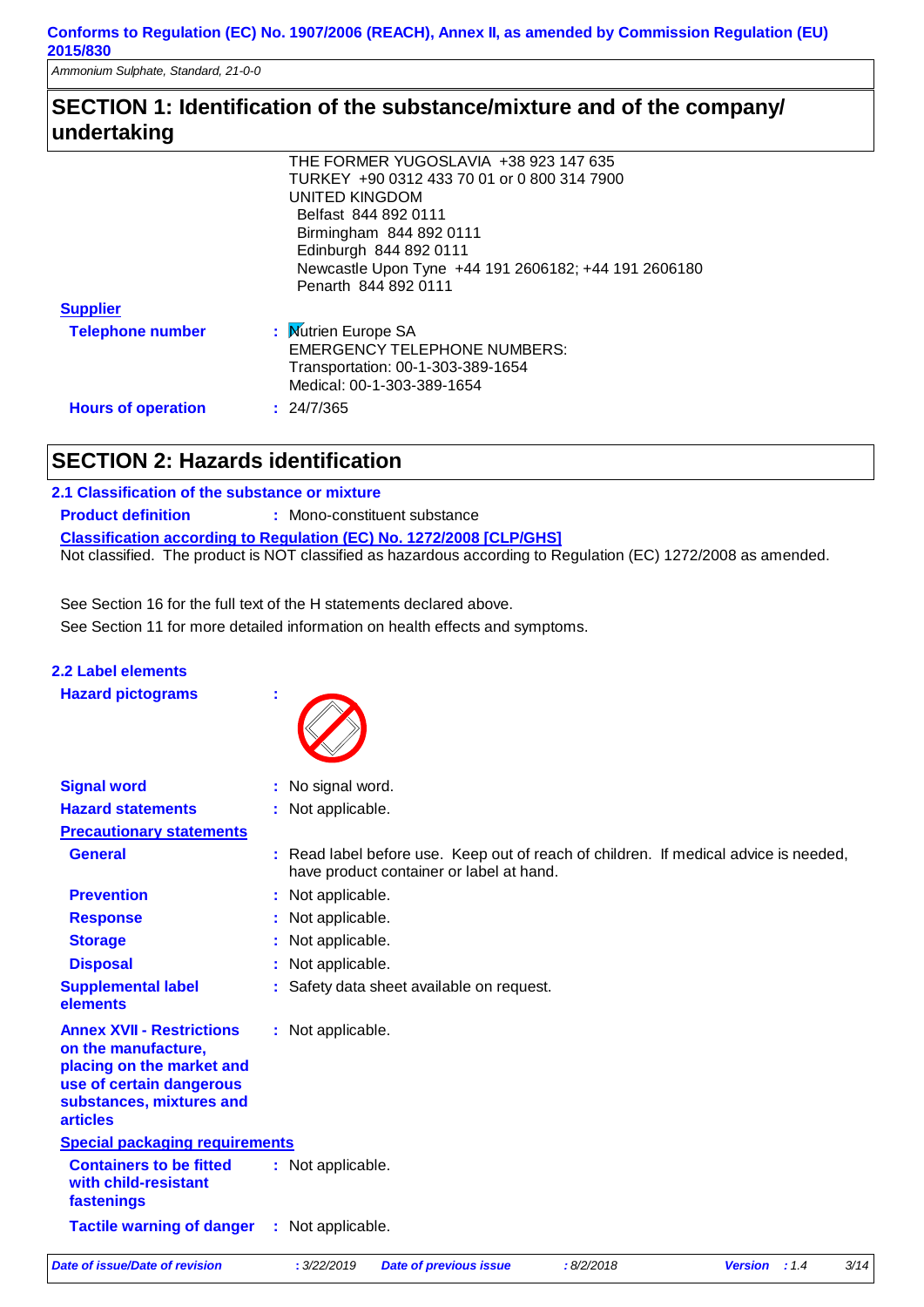*Ammonium Sulphate, Standard, 21-0-0*

### **SECTION 2: Hazards identification**

| 2.3 Other hazards                                                                                                   |                                   |
|---------------------------------------------------------------------------------------------------------------------|-----------------------------------|
| <b>Substance meets the</b><br>criteria for PBT according<br>to Regulation (EC) No.<br><b>1907/2006, Annex XIII</b>  | : Not applicable. Inorganic salt. |
| <b>Substance meets the</b><br>criteria for vPvB according<br>to Regulation (EC) No.<br><b>1907/2006, Annex XIII</b> | : Not applicable. Inorganic salt. |
| Other hazards which do<br>not result in classification                                                              | : Not available.                  |

### **SECTION 3: Composition/information on ingredients**

#### Mono-constituent substance **: 3.1 Substances**

| <b>Product/ingredient name</b> | <b>Identifiers</b>                                                           | %   | <b>Regulation (EC) No.</b><br>1272/2008 [CLP] | <b>Type</b> |
|--------------------------------|------------------------------------------------------------------------------|-----|-----------------------------------------------|-------------|
| Ammonium sulphate              | I REACH #:<br>01-2119455044-46-XXXX<br>IEC No.: 231-984-1<br> CAS: 7783-20-2 | >99 | Not classified.                               | [A]         |

There are no additional ingredients present which, within the current knowledge of the supplier, are classified and contribute to the classification of the substance and hence require reporting in this section.

#### **Type**

[A] Constituent

[B] Impurity

[C] Stabilising additive

Occupational exposure limits, if available, are listed in Section 8.

#### **SECTION 4: First aid measures**

#### **4.1 Description of first aid measures**

| <b>Eye contact</b>                | : Immediately flush eyes with plenty of water, occasionally lifting the upper and lower<br>eyelids. Check for and remove any contact lenses. Continue to rinse for at least 10<br>minutes. Get medical attention if irritation occurs.                                                                 |
|-----------------------------------|--------------------------------------------------------------------------------------------------------------------------------------------------------------------------------------------------------------------------------------------------------------------------------------------------------|
| <b>Inhalation</b>                 | : Remove to fresh air and keep at rest in a position comfortable for breathing. Get<br>medical attention if symptoms appear. In case of inhalation of decomposition<br>products in a fire, symptoms may be delayed. The exposed person may need to be<br>kept under medical surveillance for 48 hours. |
| <b>Skin contact</b>               | : Flush contaminated skin with plenty of water. Remove contaminated clothing and<br>shoes. Get medical attention if symptoms occur.                                                                                                                                                                    |
| <b>Ingestion</b>                  | : Wash out mouth with water. If material has been swallowed and the exposed person<br>is conscious, give small quantities of water to drink. Do not induce vomiting unless<br>directed to do so by medical personnel. Get medical attention if adverse health<br>effects persist or are severe.        |
| <b>Protection of first-aiders</b> | : No action shall be taken involving any personal risk or without suitable training.<br>Decontaminate emergency personnel and equipment with soap and water.                                                                                                                                           |

#### **4.2 Most important symptoms and effects, both acute and delayed**

| <b>Over-exposure signs/symptoms</b> |                     |  |
|-------------------------------------|---------------------|--|
| <b>Eye contact</b>                  | : No specific data. |  |
| <b>Inhalation</b>                   | : No specific data. |  |
| <b>Skin contact</b>                 | : No specific data. |  |
| <b>Ingestion</b>                    | : No specific data. |  |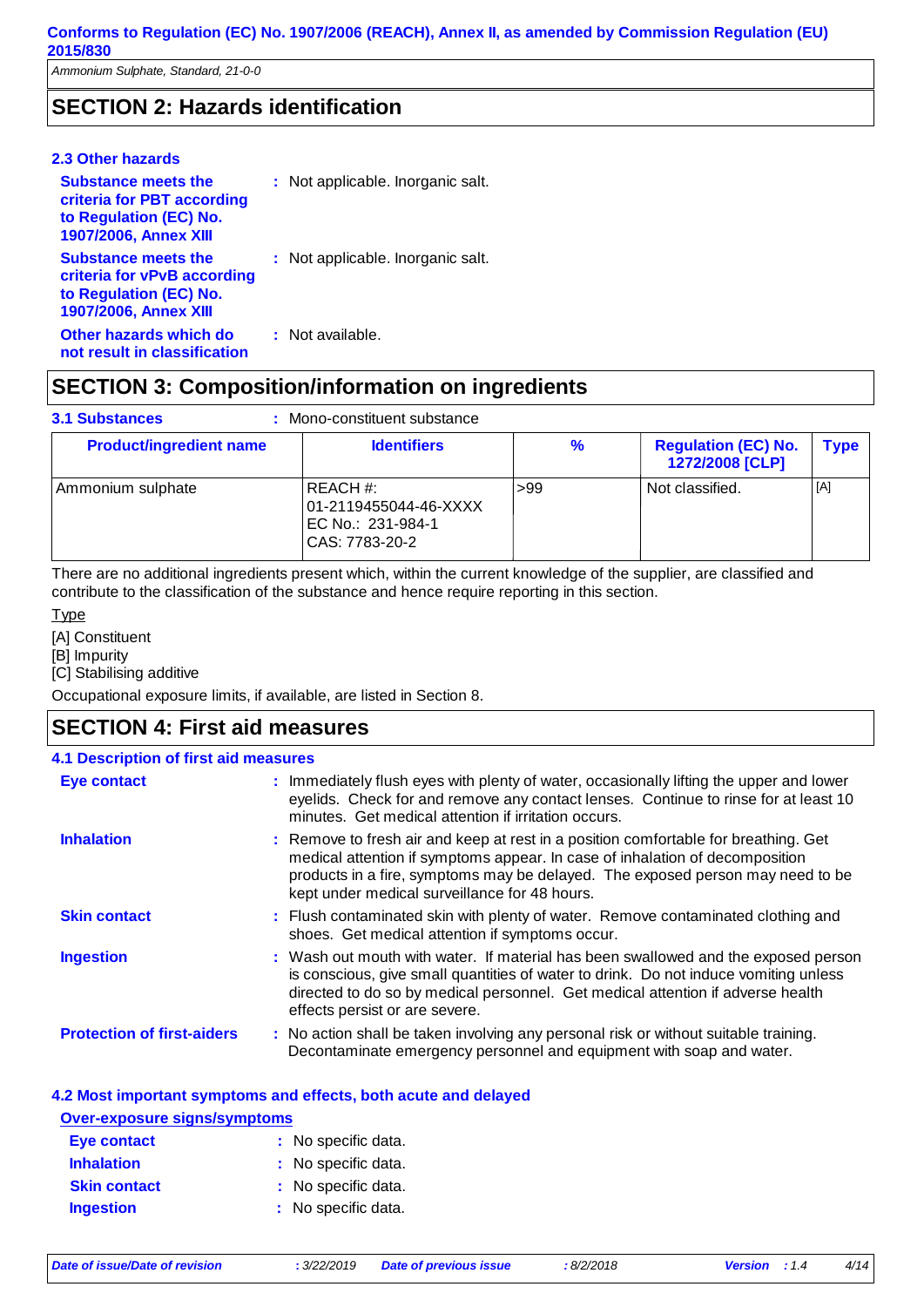*Ammonium Sulphate, Standard, 21-0-0*

| <b>SECTION 4: First aid measures</b>                     |                                                                                                                                                                                                                                                                                                                                                                                                                                                                                                      |  |
|----------------------------------------------------------|------------------------------------------------------------------------------------------------------------------------------------------------------------------------------------------------------------------------------------------------------------------------------------------------------------------------------------------------------------------------------------------------------------------------------------------------------------------------------------------------------|--|
|                                                          | 4.3 Indication of any immediate medical attention and special treatment needed                                                                                                                                                                                                                                                                                                                                                                                                                       |  |
| <b>Notes to physician</b>                                | : Treat symptomatically. Contact poison treatment specialist immediately if large<br>quantities have been ingested or inhaled. In case of inhalation of decomposition<br>products in a fire, symptoms may be delayed. The exposed person may need to be<br>kept under medical surveillance for 48 hours. For professional, multilingual, medical<br>support, in case of medical emergencies involving Nutrien products, telephone the<br>Nutrien global 24 hour Emergency Number: 00-1-303-389-1654. |  |
| <b>Specific treatments</b>                               | : No specific treatment.                                                                                                                                                                                                                                                                                                                                                                                                                                                                             |  |
| <b>SECTION 5: Firefighting measures</b>                  |                                                                                                                                                                                                                                                                                                                                                                                                                                                                                                      |  |
| 5.1 Extinguishing media                                  |                                                                                                                                                                                                                                                                                                                                                                                                                                                                                                      |  |
| <b>Suitable extinguishing</b><br>media                   | : Non-flammable. Material will not burn. Use an extinguishing agent suitable for the<br>surrounding fire.                                                                                                                                                                                                                                                                                                                                                                                            |  |
| <b>Unsuitable extinguishing</b><br>media                 | : None known.                                                                                                                                                                                                                                                                                                                                                                                                                                                                                        |  |
|                                                          | 5.2 Special hazards arising from the substance or mixture                                                                                                                                                                                                                                                                                                                                                                                                                                            |  |
| <b>Hazards from the</b><br>substance or mixture          | : In a fire, hazardous decomposition products may be produced. Exposure to<br>decomposition products may cause a health hazard.                                                                                                                                                                                                                                                                                                                                                                      |  |
| <b>Hazardous combustion</b><br>products                  | : Decomposition products may include the following materials:<br>nitrogen oxides<br>sulfur oxides                                                                                                                                                                                                                                                                                                                                                                                                    |  |
| <b>5.3 Advice for firefighters</b>                       |                                                                                                                                                                                                                                                                                                                                                                                                                                                                                                      |  |
| <b>Special protective actions</b><br>for fire-fighters   | : Promptly isolate the scene by removing all persons from the vicinity of the incident if<br>there is a fire. Move containers from fire area if this can be done without risk. Use<br>water spray to keep fire-exposed containers cool. Collect contaminated fire-fighting<br>water separately. It must not enter the sewage system.                                                                                                                                                                 |  |
| <b>Special protective</b><br>equipment for fire-fighters | : Fire-fighters should wear appropriate protective equipment and self-contained<br>breathing apparatus (SCBA) with a full face-piece operated in positive pressure<br>mode. Clothing for fire-fighters (including helmets, protective boots and gloves)<br>conforming to European standard EN 469 will provide a basic level of protection for<br>chemical incidents.                                                                                                                                |  |
| <b>Additional information</b>                            | : Not available. Contain and collect the water used to fight the fire for later treatment<br>and disposal.                                                                                                                                                                                                                                                                                                                                                                                           |  |

## **SECTION 6: Accidental release measures**

|                                                | 6.1 Personal precautions, protective equipment and emergency procedures                                                                                                                                                                                                                                       |
|------------------------------------------------|---------------------------------------------------------------------------------------------------------------------------------------------------------------------------------------------------------------------------------------------------------------------------------------------------------------|
| For non-emergency<br>personnel                 | : No action shall be taken involving any personal risk or without suitable training. Keep<br>unnecessary and unprotected personnel from entering. Wear appropriate respirator<br>when ventilation is inadequate. Put on appropriate personal protective equipment.                                            |
| For emergency responders                       | : If specialised clothing is required to deal with the spillage, take note of any<br>information in Section 8 on suitable and unsuitable materials. See also the<br>information in "For non-emergency personnel".                                                                                             |
| <b>6.2 Environmental</b><br><b>precautions</b> | : Avoid dispersal of spilt material and runoff and contact with soil, waterways, drains<br>and sewers. Inform the relevant authorities if the product has caused adverse<br>impacts (sewers, waterways, soil or air). May be harmful to the environment if<br>released in large quantities. Collect spillage. |

#### **6.3 Methods and material for containment and cleaning up**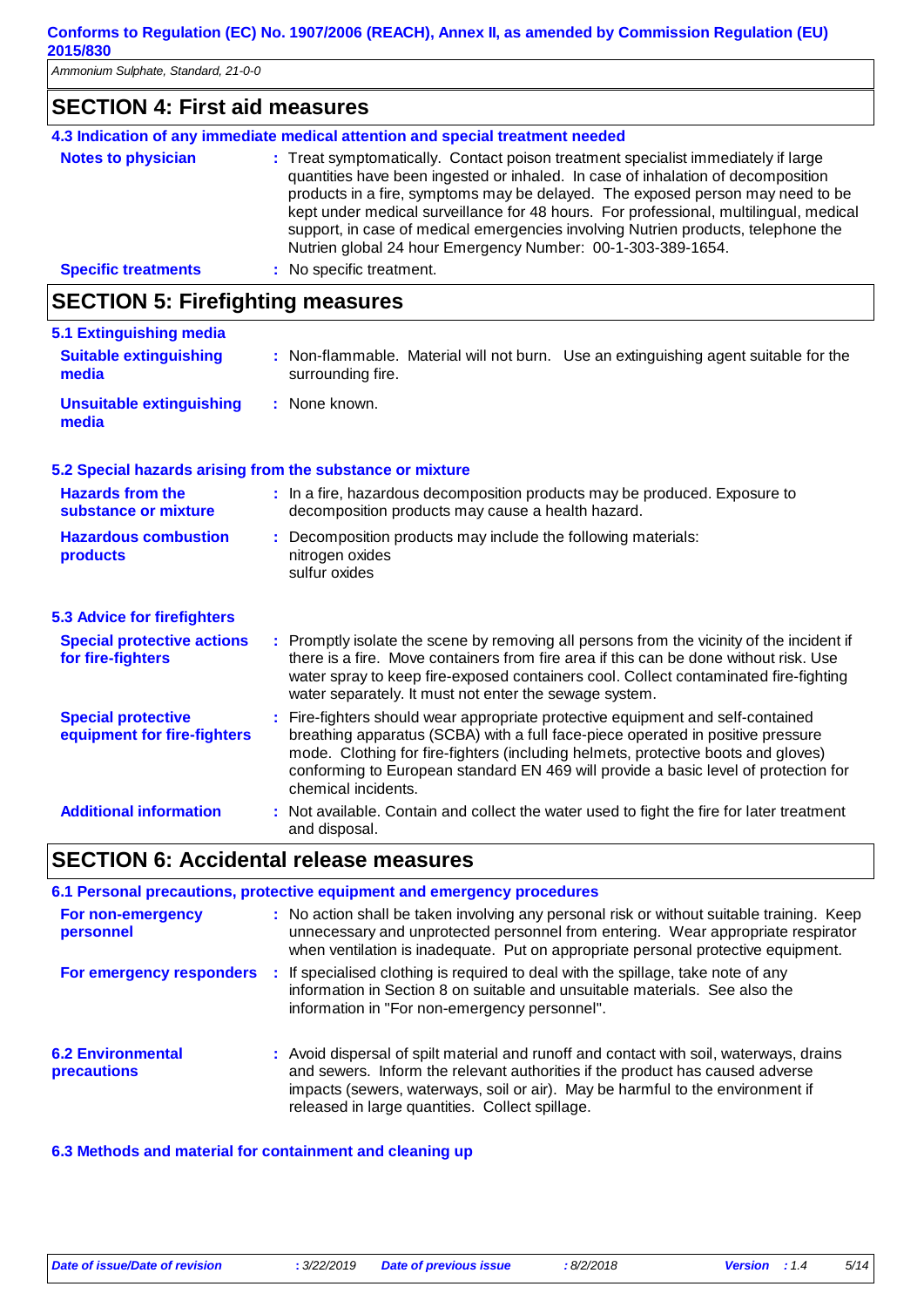### **SECTION 6: Accidental release measures**

| <b>Small spill</b>                        | : Move containers from spill area. Recover the material and use it for its intended<br>purpose                                                                                                  |
|-------------------------------------------|-------------------------------------------------------------------------------------------------------------------------------------------------------------------------------------------------|
|                                           | or<br>Place spilt material in an appropriate container for disposal. Dispose of via a<br>licensed waste disposal contractor.                                                                    |
| <b>Large spill</b>                        | : No additional information.                                                                                                                                                                    |
| 6.4 Reference to other<br><b>sections</b> | : See Section 1 for emergency contact information.<br>See Section 8 for information on appropriate personal protective equipment.<br>See Section 13 for additional waste treatment information. |

### **SECTION 7: Handling and storage**

The information in this section contains generic advice and guidance.

#### **7.1 Precautions for safe handling**

| <b>Protective measures</b>                       | : Put on appropriate personal protective equipment (see Section 8). Avoid breathing<br>dust. Wear appropriate respirator when ventilation is inadequate.                                                                                              |
|--------------------------------------------------|-------------------------------------------------------------------------------------------------------------------------------------------------------------------------------------------------------------------------------------------------------|
| <b>Advice on general</b><br>occupational hygiene | : Do not ingest. Workers should wash hands and face before eating, drinking and<br>smoking. Remove contaminated clothing and protective equipment before entering<br>eating areas. See also Section 8 for additional information on hygiene measures. |

#### **7.2 Conditions for safe storage, including any incompatibilities**

Store in accordance with local regulations. May form steep piles that can collapse without warning when stored in bulk. Avoid forming steep slopes when removing product. Ensure that bulk bags or smaller packaged products stored in tiers are stacked, racked, blocked, interlocked, or otherwise secured to prevent sliding, rolling, or collapse. Use caution when opening truck or railcar doors as product may have shifted during transport.

Must be stored in a dry location. Absorbs moisture on long-term storage under high humidity conditions. Store away from incompatible materials (see Section 10). When product is stored in sealable containers, keep container tightly closed and sealed until ready for use. Sealable containers that have been opened must be carefully resealed and kept upright to prevent leakage. Do not store in unlabeled containers.

#### **7.3 Specific end use(s)**

**Recommendations : Industrial sector specific : solutions** : Not applicable. Non-hazardous substance. : Fertiliser.

### **SECTION 8: Exposure controls/personal protection**

#### **8.1 Control parameters**

#### **Occupational exposure limits**

| <b>Product/ingredient name</b>                             | <b>Exposure limit values</b>                                                                                                                                                                                                                                                                                                                                                                                                                                                                                  |  |  |  |
|------------------------------------------------------------|---------------------------------------------------------------------------------------------------------------------------------------------------------------------------------------------------------------------------------------------------------------------------------------------------------------------------------------------------------------------------------------------------------------------------------------------------------------------------------------------------------------|--|--|--|
| No exposure limit value known.                             | Check your local regulations to determine if exposure limits exist for<br>soluble dusts. (Inhalable fraction or Respirable fraction)                                                                                                                                                                                                                                                                                                                                                                          |  |  |  |
| <b>Recommended monitoring</b><br>procedures<br>substances. | : If this product contains ingredients with exposure limits, personal, workplace<br>atmosphere or biological monitoring may be required to determine the effectiveness<br>of the ventilation or other control measures and/or the necessity to use respiratory<br>protective equipment. Reference should be made to European Standard EN 689 for<br>methods for the assessment of exposure by inhalation to chemical agents and<br>national guidance documents for methods for the determination of hazardous |  |  |  |
| <b>DNELS/DMELS</b>                                         |                                                                                                                                                                                                                                                                                                                                                                                                                                                                                                               |  |  |  |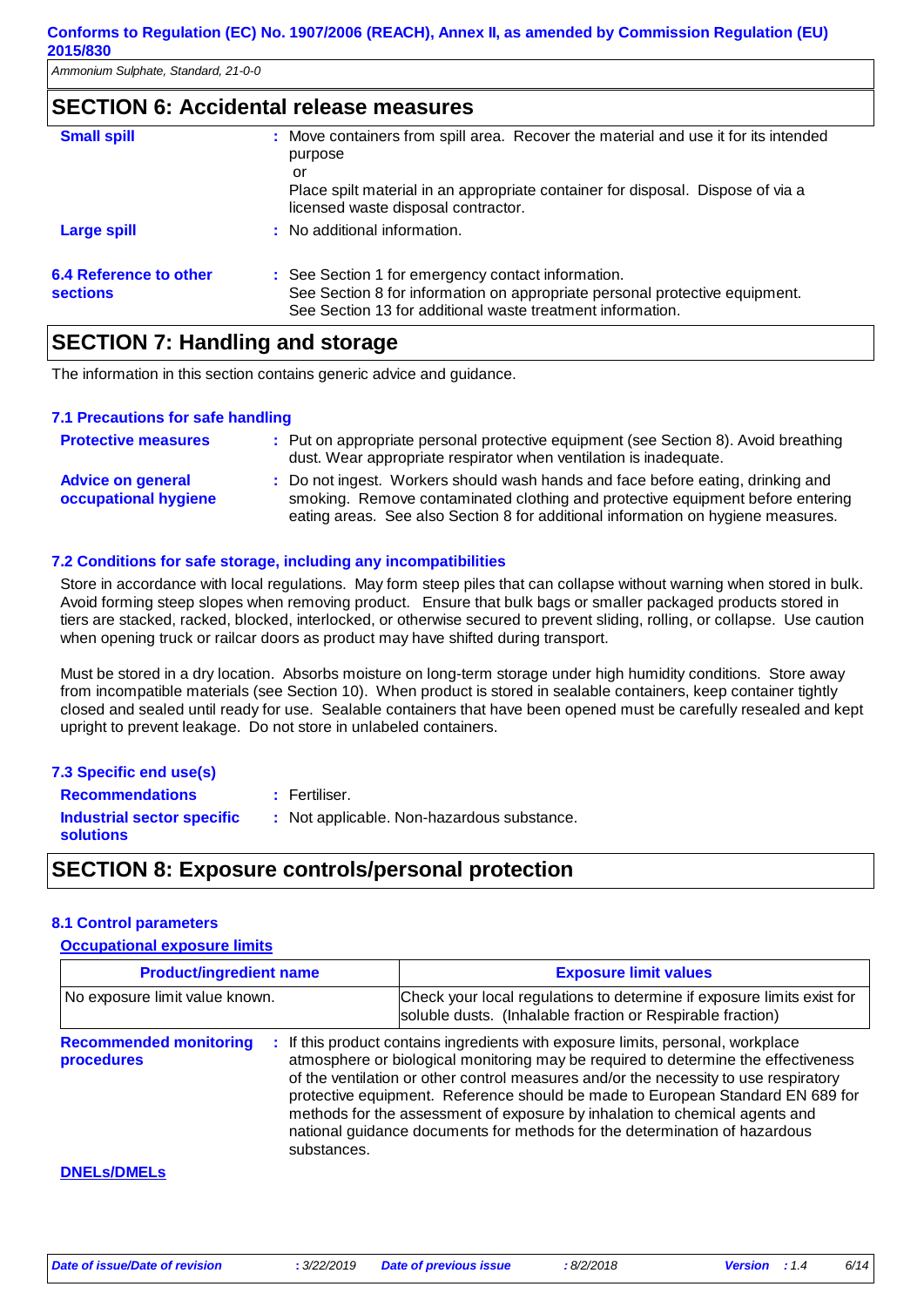| <b>SECTION 8: Exposure controls/personal protection</b>        |                                                                                                                                                                                                                                                           |                                                                                                                                                                                                                                                                                                                                                                                                |  |                                  |                   |  |                           |  |
|----------------------------------------------------------------|-----------------------------------------------------------------------------------------------------------------------------------------------------------------------------------------------------------------------------------------------------------|------------------------------------------------------------------------------------------------------------------------------------------------------------------------------------------------------------------------------------------------------------------------------------------------------------------------------------------------------------------------------------------------|--|----------------------------------|-------------------|--|---------------------------|--|
| <b>Product/ingredient name</b>                                 | <b>Type</b>                                                                                                                                                                                                                                               | <b>Exposure</b>                                                                                                                                                                                                                                                                                                                                                                                |  | <b>Value</b>                     | <b>Population</b> |  | <b>Effects</b>            |  |
| Ammonium sulphate                                              | <b>DNEL</b>                                                                                                                                                                                                                                               | Long term<br>Inhalation                                                                                                                                                                                                                                                                                                                                                                        |  | $11,2 \, \text{mg}$<br>kg bw/day | Workers           |  | Systemic                  |  |
| <b>DNEL/DMEL Summary</b>                                       |                                                                                                                                                                                                                                                           | : Not considered to be toxic to humans.                                                                                                                                                                                                                                                                                                                                                        |  |                                  |                   |  |                           |  |
| <b>PNECs</b>                                                   |                                                                                                                                                                                                                                                           |                                                                                                                                                                                                                                                                                                                                                                                                |  |                                  |                   |  |                           |  |
| <b>Product/ingredient name</b>                                 |                                                                                                                                                                                                                                                           | <b>Compartment Detail</b>                                                                                                                                                                                                                                                                                                                                                                      |  |                                  | <b>Value</b>      |  | <b>Method Detail</b>      |  |
| Ammonium sulphate                                              |                                                                                                                                                                                                                                                           | Fresh water                                                                                                                                                                                                                                                                                                                                                                                    |  | 0,312 mg/l                       |                   |  | <b>Assessment Factors</b> |  |
| <b>PNEC Summary</b>                                            |                                                                                                                                                                                                                                                           | : Slightly harmful to aquatic organisms.                                                                                                                                                                                                                                                                                                                                                       |  |                                  |                   |  |                           |  |
|                                                                |                                                                                                                                                                                                                                                           |                                                                                                                                                                                                                                                                                                                                                                                                |  |                                  |                   |  |                           |  |
| <b>8.2 Exposure controls</b><br><b>Appropriate engineering</b> |                                                                                                                                                                                                                                                           | : No special ventilation requirements. Good general ventilation should be sufficient to                                                                                                                                                                                                                                                                                                        |  |                                  |                   |  |                           |  |
| controls                                                       | statutory limits.                                                                                                                                                                                                                                         | control worker exposure to airborne contaminants. If this product contains<br>ingredients with exposure limits, use process enclosures, local exhaust ventilation or<br>other engineering controls to keep worker exposure below any recommended or                                                                                                                                            |  |                                  |                   |  |                           |  |
| <b>Individual protection measures</b>                          |                                                                                                                                                                                                                                                           |                                                                                                                                                                                                                                                                                                                                                                                                |  |                                  |                   |  |                           |  |
| <b>Hygiene measures</b>                                        |                                                                                                                                                                                                                                                           | : Solid, low dustiness. If dust is generated and ventilation is inadequate, use respirator<br>that will protect against dust/mist. Wash hands after handling.                                                                                                                                                                                                                                  |  |                                  |                   |  |                           |  |
| <b>Eye/face protection</b>                                     | : Safety eyewear complying with an approved standard should be used when a risk<br>assessment indicates this is necessary to avoid exposure to liquid splashes, mists,<br>gases or dusts. Recommended: sealed eyewear or safety glasses with side-shields |                                                                                                                                                                                                                                                                                                                                                                                                |  |                                  |                   |  |                           |  |
| <b>Skin protection</b>                                         |                                                                                                                                                                                                                                                           |                                                                                                                                                                                                                                                                                                                                                                                                |  |                                  |                   |  |                           |  |
| <b>Hand protection</b>                                         |                                                                                                                                                                                                                                                           | : The personal protective equipment required varies, depending upon your risk<br>assessment. No special measures are typically indicated.                                                                                                                                                                                                                                                      |  |                                  |                   |  |                           |  |
| <b>Body protection</b>                                         |                                                                                                                                                                                                                                                           | Personal protective equipment for the body should be selected based on the task<br>being performed and the risks involved and should be approved by a specialist<br>before handling this product. No special protective clothing is required.                                                                                                                                                  |  |                                  |                   |  |                           |  |
| <b>Other skin protection</b>                                   |                                                                                                                                                                                                                                                           | : Appropriate footwear and any additional skin protection measures should be<br>selected based on the task being performed and the risks involved and should be<br>approved by a specialist before handling this product.                                                                                                                                                                      |  |                                  |                   |  |                           |  |
| <b>Respiratory protection</b>                                  |                                                                                                                                                                                                                                                           | Use a properly fitted, air-purifying or air-fed respirator complying with an approved<br>standard if a risk assessment indicates this is necessary. Respirator selection must<br>be based on known or anticipated exposure levels, the hazards of the product and<br>the safe working limits of the selected respirator. No personal respiratory protective<br>equipment is normally required. |  |                                  |                   |  |                           |  |
| <b>Environmental exposure</b><br>controls                      |                                                                                                                                                                                                                                                           | Emissions from ventilation or work process equipment should be checked to ensure<br>they comply with the requirements of environmental protection legislation. In some<br>cases, fume scrubbers, filters or engineering modifications to the process equipment<br>will be necessary to reduce emissions to acceptable levels.                                                                  |  |                                  |                   |  |                           |  |

## **SECTION 9: Physical and chemical properties**

| 9.1 Information on basic physical and chemical properties |                                                 |
|-----------------------------------------------------------|-------------------------------------------------|
| <b>Appearance</b>                                         |                                                 |
| <b>Physical state</b>                                     | : Crystalline solid.                            |
| <b>Colour</b>                                             | : White to yellowish.                           |
| <b>Odour</b>                                              | : Odourless.                                    |
| <b>Odour threshold</b>                                    | : Not applicable                                |
| рH                                                        | : 5 to 6 [Conc. (% w/w): 10%]                   |
| <b>Melting point/freezing point</b>                       | : Decomposition temperature: $235.01^{\circ}$ C |
| Initial boiling point and boiling<br>range                | : Decomposes on heating. Not applicable         |
| <b>Flash point</b>                                        | [Product does not sustain combustion.]<br>÷     |
|                                                           |                                                 |

*Date of issue/Date of revision* **:** *3/22/2019 Date of previous issue : 8/2/2018 Version : 1.4 7/14*

 $\mathcal{L}_{\mathcal{A}}$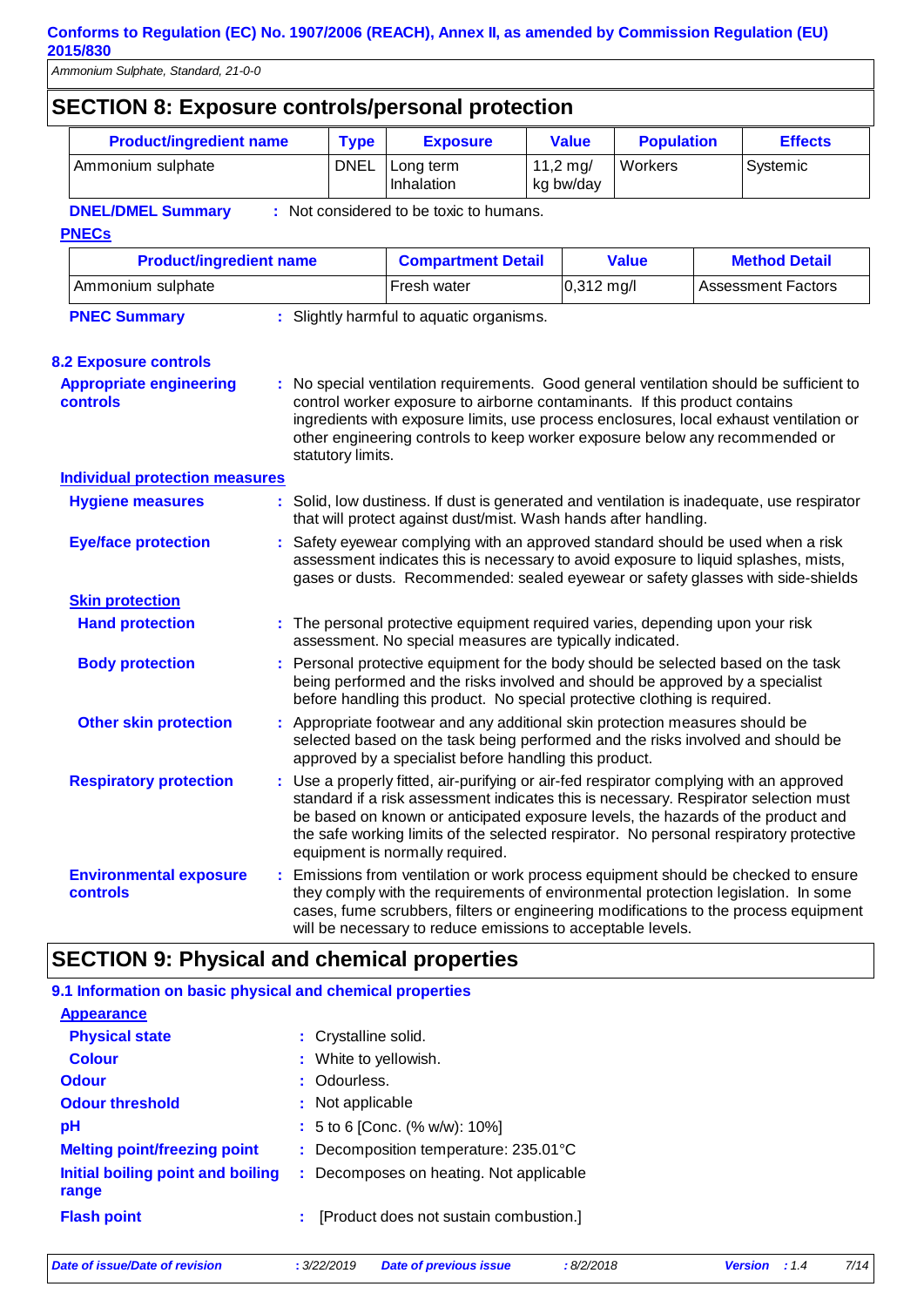### **SECTION 9: Physical and chemical properties**

| <b>Evaporation rate</b>                                | : Not applicable.                                                                                                       |
|--------------------------------------------------------|-------------------------------------------------------------------------------------------------------------------------|
| <b>Flammability (solid, gas)</b>                       | : Not applicable.                                                                                                       |
| <b>Upper/lower flammability or</b><br>explosive limits | : Not applicable.                                                                                                       |
| <b>Vapour pressure</b>                                 | : Not applicable                                                                                                        |
| <b>Vapour density</b>                                  | : Not applicable                                                                                                        |
| <b>Relative density</b>                                | : 1.78                                                                                                                  |
| <b>Solubility(ies)</b>                                 | : Easily soluble in the following materials: cold water and hot water.                                                  |
| <b>Partition coefficient: n-octanol/</b><br>water      | : Not available.                                                                                                        |
| <b>Auto-ignition temperature</b>                       | : Not applicable. Decomposes on heating.                                                                                |
| <b>Decomposition temperature</b>                       | $: 235^{\circ}$ C                                                                                                       |
| <b>Viscosity</b>                                       | : Solid. Not applicable.                                                                                                |
| <b>Explosive properties</b>                            | : This material is not explosive. May react explosively when mixed with chlorinated<br>materials such as hypochlorites. |
| <b>Oxidising properties</b>                            | : Not applicable. No oxidising ingredients present.                                                                     |
| 9.2 Other information                                  |                                                                                                                         |
| <b>Solubility in water</b>                             | : Soluble in water in any proportion.                                                                                   |

No additional information.

### **SECTION 10: Stability and reactivity**

| <b>10.1 Reactivity</b>                            | : Not considered to be reactive.                                                                                                                                                                                                                        |
|---------------------------------------------------|---------------------------------------------------------------------------------------------------------------------------------------------------------------------------------------------------------------------------------------------------------|
| <b>10.2 Chemical stability</b>                    | : The product is stable.                                                                                                                                                                                                                                |
| <b>10.3 Possibility of</b><br>hazardous reactions | : Under normal conditions of storage and use, hazardous reactions will not occur.                                                                                                                                                                       |
| <b>10.4 Conditions to avoid</b>                   | : Hygroscopic. Keep container tightly closed. Absorbs moisture on long-term storage<br>under high humidity conditions.                                                                                                                                  |
| 10.5 Incompatible materials                       | : Incompatible with:<br>Incompatible with copper alloys, copper, and zinc.<br>strong acids<br>strong alkalis<br>Incompatible with halogens, hydrogen peroxide, chlorinated hydrocarbons, fluorine,<br>nitric acid, oxidising agents and sulphuric acid. |
| <b>10.6 Hazardous</b><br>decomposition products   | : Under normal conditions of storage and use, hazardous decomposition products<br>should not be produced.                                                                                                                                               |

### **SECTION 11: Toxicological information**

#### **11.1 Information on toxicological effects**

#### **Acute toxicity**

| <b>Product/ingredient name</b> | <b>Result</b>                                                                                            | <b>Species</b>          | <b>Dose</b>  | <b>Exposure</b>          |
|--------------------------------|----------------------------------------------------------------------------------------------------------|-------------------------|--------------|--------------------------|
| Ammonium sulphate              | LD50 Oral                                                                                                | Mouse - Male,<br>Female | $3040$ mg/kg | ٠                        |
|                                | LD50 Oral                                                                                                | Rat - Male,<br>l Female | >2000 mg/kg  | $\overline{\phantom{a}}$ |
| <b>Conclusion/Summary</b>      | : Very low toxicity to humans or animals. Effects are not sufficient for classification as<br>hazardous. |                         |              |                          |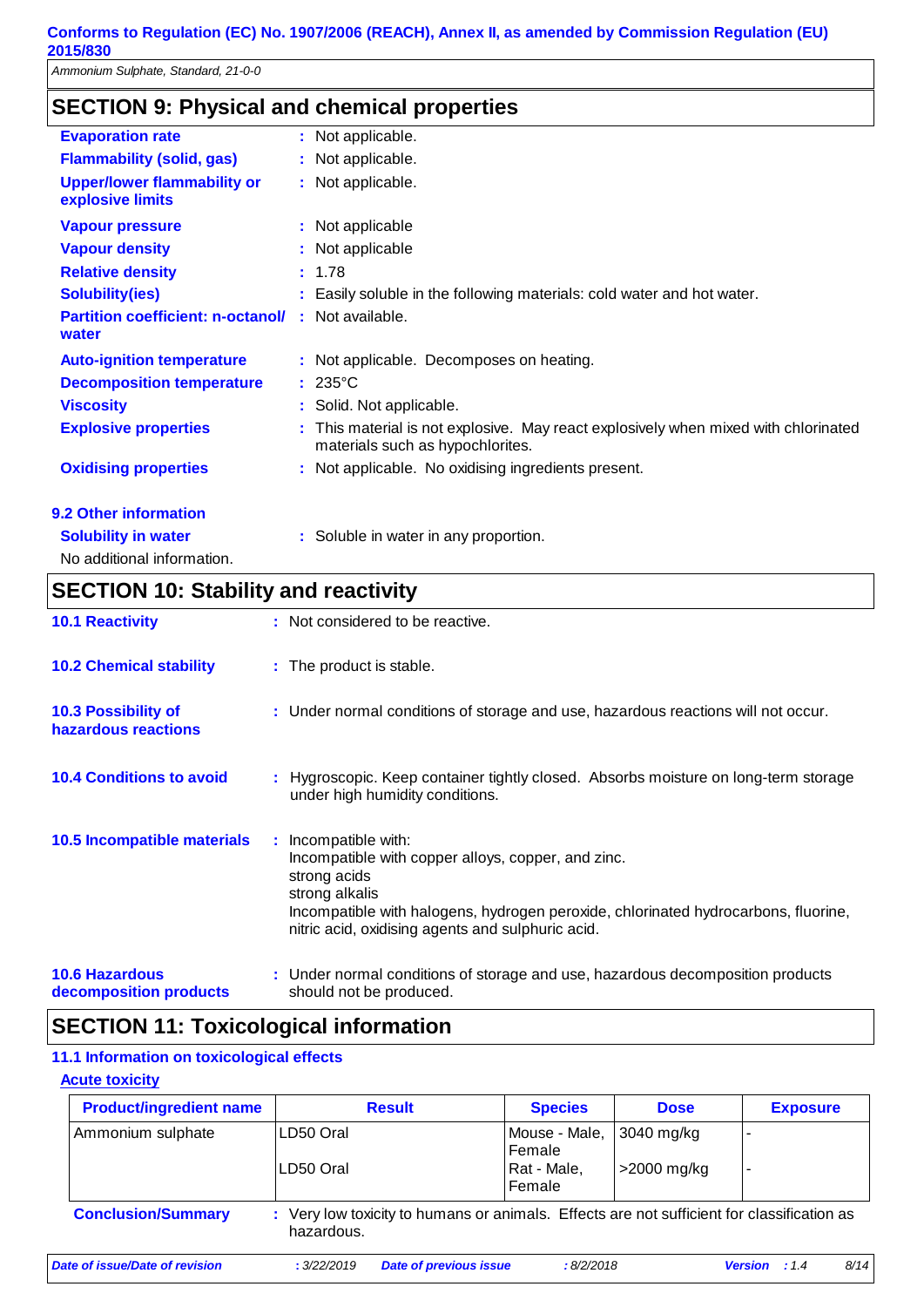*Ammonium Sulphate, Standard, 21-0-0*

**Irritation/Corrosion**

### **SECTION 11: Toxicological information**

| <b>Product/ingredient name</b> | <b>Result</b>                   |                                           |                                                                                                                                       | <b>Species</b>    | <b>Score</b>     | <b>Exposure</b>      |               | <b>Observation</b>   |  |
|--------------------------------|---------------------------------|-------------------------------------------|---------------------------------------------------------------------------------------------------------------------------------------|-------------------|------------------|----------------------|---------------|----------------------|--|
| Ammonium sulphate              | Skin<br>Eyes                    |                                           |                                                                                                                                       | Rabbit<br>Rabbit  | $\mathbf 0$<br>0 | 20 hours             |               | 24 hours<br>72 hours |  |
| <b>Conclusion/Summary</b>      |                                 |                                           |                                                                                                                                       |                   |                  |                      |               |                      |  |
| <b>Skin</b>                    | Non-irritating to the skin.     |                                           |                                                                                                                                       |                   |                  |                      |               |                      |  |
| <b>Eyes</b>                    |                                 | Non-irritating to the eyes.               |                                                                                                                                       |                   |                  |                      |               |                      |  |
| <b>Respiratory</b>             |                                 | Non-irritating to the respiratory system. |                                                                                                                                       |                   |                  |                      |               |                      |  |
| <b>Sensitisation</b>           |                                 |                                           |                                                                                                                                       |                   |                  |                      |               |                      |  |
| <b>Product/ingredient name</b> | <b>Route of</b><br>exposure     |                                           | <b>Species</b>                                                                                                                        |                   |                  |                      | <b>Result</b> |                      |  |
| Ammonium sulphate              | skin                            | Guinea pig                                | Not sensitizing                                                                                                                       |                   |                  |                      |               |                      |  |
| <b>Conclusion/Summary</b>      |                                 |                                           |                                                                                                                                       |                   |                  |                      |               |                      |  |
| <b>Skin</b>                    | Not sensitizing                 |                                           |                                                                                                                                       |                   |                  |                      |               |                      |  |
| <b>Respiratory</b>             | Not sensitizing                 |                                           |                                                                                                                                       |                   |                  |                      |               |                      |  |
| <b>Mutagenicity</b>            |                                 |                                           |                                                                                                                                       |                   |                  |                      |               |                      |  |
| <b>Product/ingredient name</b> | <b>Test</b>                     |                                           |                                                                                                                                       | <b>Experiment</b> |                  |                      |               | <b>Result</b>        |  |
| Ammonium sulphate              | OECD 476<br>OECD <sub>473</sub> |                                           | Experiment: In vitro<br>Subject: Mammalian-Animal<br>Cell: Somatic<br>Experiment: In vitro<br>Subject: Mammalian-Animal<br>Cell: Germ |                   |                  | Negative<br>Negative |               |                      |  |
| <b>Conclusion/Summary</b>      | : No mutagenic effect.          |                                           |                                                                                                                                       |                   |                  |                      |               |                      |  |
| <b>Carcinogenicity</b>         |                                 |                                           |                                                                                                                                       |                   |                  |                      |               |                      |  |
| <b>Product/ingredient name</b> | <b>Result</b>                   |                                           |                                                                                                                                       | <b>Species</b>    |                  | <b>Dose</b>          |               | <b>Exposure</b>      |  |

| Female |  | Ammonium sulphate | Negative - Oral - TCLo | Rat - Male, |
|--------|--|-------------------|------------------------|-------------|
|--------|--|-------------------|------------------------|-------------|

**Conclusion/Summary :** No carcinogenic effect.

#### **Reproductive toxicity**

| <b>Product/ingredient name</b> | <b>Maternal</b><br>toxicity | <b>Fertility</b> | <b>Developmental</b><br>toxin | <b>Species</b>          | <b>Dose</b>             | <b>Exposure</b> |
|--------------------------------|-----------------------------|------------------|-------------------------------|-------------------------|-------------------------|-----------------|
| Ammonium sulphate              | Negative                    | Negative         |                               | Mouse - Male,<br>Female | Oral:<br>5000 mg/<br>kg |                 |

**Conclusion/Summary :** No known significant effects or critical hazards.

#### **Teratogenicity**

| <b>Product/ingredient name</b> | Result          | <b>Species</b>        | <b>Dose</b> | <b>Exposure</b> |
|--------------------------------|-----------------|-----------------------|-------------|-----------------|
| Ammonium sulphate              | Negative - Oral | Rat - Male.<br>Female | 1500 mg/kg  |                 |

**Conclusion/Summary :** No known significant effects or critical hazards.

#### **Specific target organ toxicity (single exposure)**

Not available.

#### **Specific target organ toxicity (repeated exposure)**

Not available.

#### **Aspiration hazard**

Not available.

1288 mg/kg  $\vert$  2 years; 7 days

per week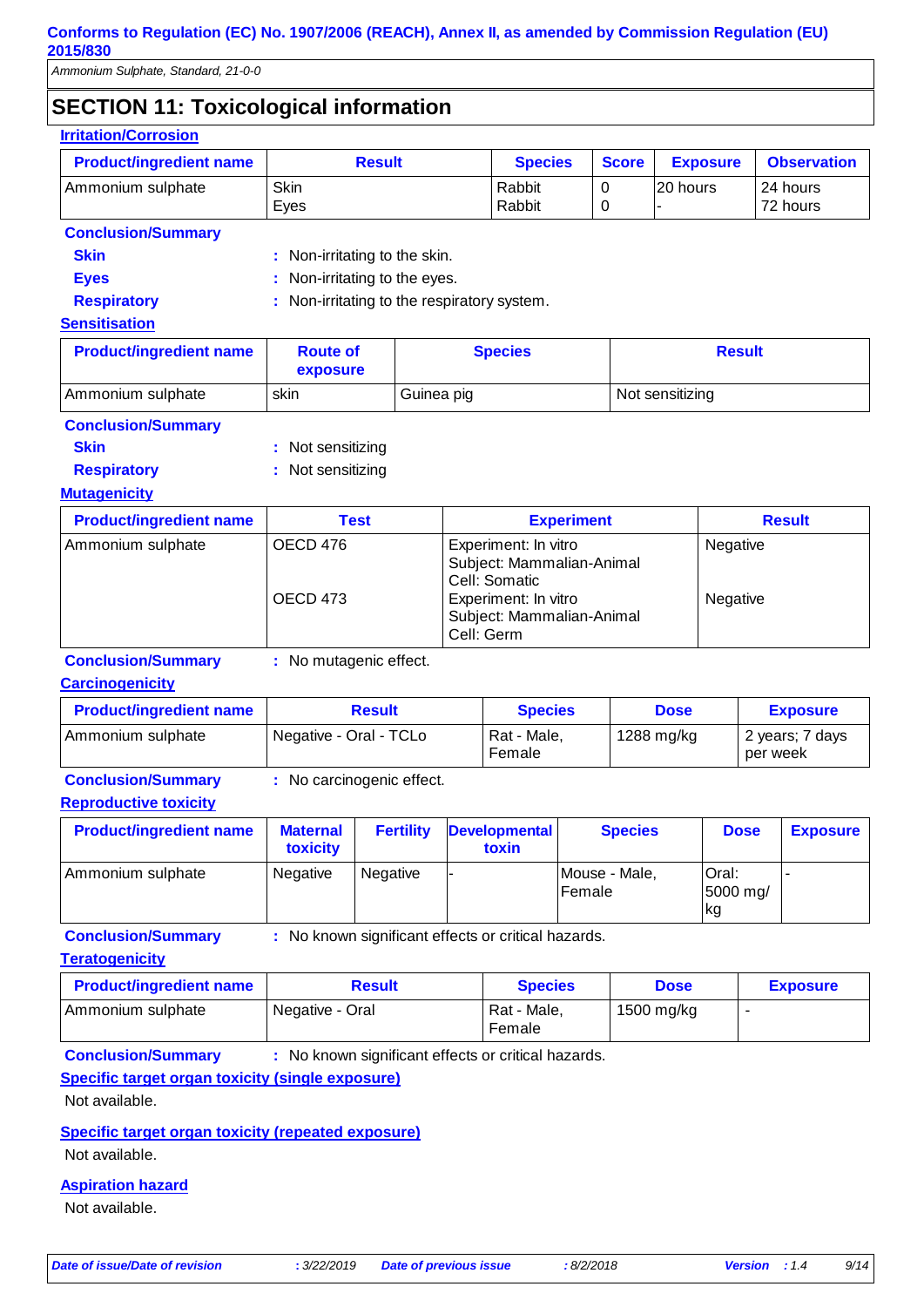| <b>SECTION 11: Toxicological information</b> |
|----------------------------------------------|
|----------------------------------------------|

| <b>Information on likely routes</b><br>of exposure | : Skin contact<br>Inhalation                                                                                          |
|----------------------------------------------------|-----------------------------------------------------------------------------------------------------------------------|
| <b>Potential acute health effects</b>              |                                                                                                                       |
| <b>Eye contact</b>                                 | : No known significant effects or critical hazards.                                                                   |
| <b>Inhalation</b>                                  | : Exposure to decomposition products may cause a health hazard. Serious effects<br>may be delayed following exposure. |
| <b>Skin contact</b>                                | : No known significant effects or critical hazards.                                                                   |
| <b>Ingestion</b>                                   | : No known significant effects or critical hazards.                                                                   |

#### **Symptoms related to the physical, chemical and toxicological characteristics**

| <b>Eye contact</b>  | : No specific data. |
|---------------------|---------------------|
| <b>Inhalation</b>   | : No specific data. |
| <b>Skin contact</b> | : No specific data. |
| <b>Ingestion</b>    | : No specific data. |

#### **Delayed and immediate effects as well as chronic effects from short and long-term exposure**

| <b>Short term exposure</b>                   |                                                     |
|----------------------------------------------|-----------------------------------------------------|
| <b>Potential immediate</b><br><b>effects</b> | : No known significant effects or critical hazards. |
| <b>Potential delayed effects</b>             | : No known significant effects or critical hazards. |
| Long term exposure                           |                                                     |
| <b>Potential immediate</b><br>effects        | : No known significant effects or critical hazards. |
| <b>Potential delayed effects</b>             | : No known significant effects or critical hazards. |
|                                              |                                                     |

#### **Potential chronic health effects**

| <b>Product/ingredient name</b> | <b>Result</b>                                       | <b>Species</b>        | <b>Dose</b> | <b>Exposure</b>              |  |
|--------------------------------|-----------------------------------------------------|-----------------------|-------------|------------------------------|--|
| Ammonium sulphate              | Chronic NOAEL Oral                                  | Rat - Male,<br>Female | $256$ mg/kg | 52 weeks; 7<br>days per week |  |
| <b>Conclusion/Summary</b>      | : No known significant effects or critical hazards. |                       |             |                              |  |
| <b>General</b>                 | : No known significant effects or critical hazards. |                       |             |                              |  |
| <b>Carcinogenicity</b>         | : No known significant effects or critical hazards. |                       |             |                              |  |
| <b>Mutagenicity</b>            | : No known significant effects or critical hazards. |                       |             |                              |  |
| <b>Teratogenicity</b>          | : No known significant effects or critical hazards. |                       |             |                              |  |
| <b>Developmental effects</b>   | : No known significant effects or critical hazards. |                       |             |                              |  |
| <b>Fertility effects</b>       | : No known significant effects or critical hazards. |                       |             |                              |  |

#### **Other information :**

: Not available.

### **SECTION 12: Ecological information**

| <b>12.1 Toxicity</b> |  |
|----------------------|--|
|                      |  |

| <b>Product/ingredient name</b> | <b>Result</b>                                                                                           | <b>Species</b>                                                                | <b>Exposure</b>       |
|--------------------------------|---------------------------------------------------------------------------------------------------------|-------------------------------------------------------------------------------|-----------------------|
| Ammonium sulphate              | Acute LC50 14000 ug/L Fresh water<br>Acute LC50 53 mg/l                                                 | Daphnia - Daphnia magna -<br>Young - <= 24 hours<br>Fish - Oncorhynchus mykis | 48 hours<br>196 hours |
| <b>Conclusion/Summary</b>      | : Very low acute toxicity to fish. Based on available data, the classification criteria are<br>not met. |                                                                               |                       |

#### **12.2 Persistence and degradability**

**Conclusion/Summary :** Not persistent.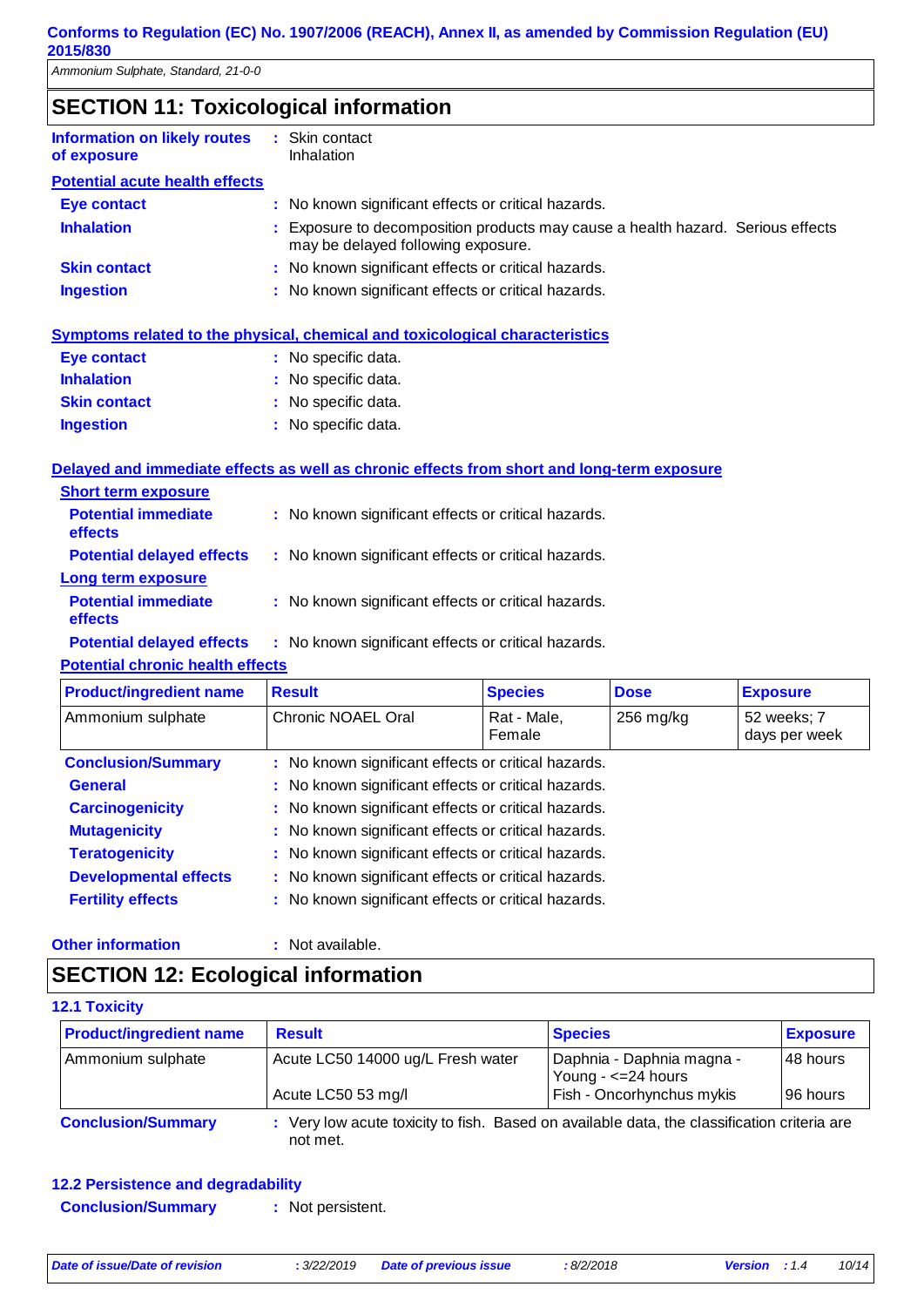*Ammonium Sulphate, Standard, 21-0-0*

### **SECTION 12: Ecological information**

### **12.3 Bioaccumulative potential**

Not available.

| <b>12.4 Mobility in soil</b>                            |                                   |
|---------------------------------------------------------|-----------------------------------|
| <b>Soil/water partition</b><br><b>coefficient (Koc)</b> | : Not available.                  |
| <b>Mobility</b>                                         | : Not available.                  |
| 12.5 Results of PBT and vPvB assessment                 |                                   |
| <b>PBT</b>                                              | : Not applicable. Inorganic salt. |
| <b>vPvB</b>                                             | : Not applicable. Inorganic salt. |

**12.6 Other adverse effects** : No known significant effects or critical hazards.

### **SECTION 13: Disposal considerations**

The information in this section contains generic advice and guidance.

#### **13.1 Waste treatment methods**

| <b>Product</b>             |                                                                                                                                                                                                                                                                                                                                                                                                                                                                   |
|----------------------------|-------------------------------------------------------------------------------------------------------------------------------------------------------------------------------------------------------------------------------------------------------------------------------------------------------------------------------------------------------------------------------------------------------------------------------------------------------------------|
| <b>Methods of disposal</b> | : The generation of waste should be avoided or minimised wherever possible.<br>Significant quantities of waste product residues should not be disposed of via the foul<br>sewer but processed in a suitable effluent treatment plant. Disposal of this product,<br>solutions and any by-products should at all times comply with the requirements of<br>environmental protection and waste disposal legislation and any regional local<br>authority requirements. |
| <b>Hazardous waste</b>     | : Within the present knowledge of the supplier, this product is not regarded as<br>hazardous waste, as defined by EU Directive 2008/98/EC.                                                                                                                                                                                                                                                                                                                        |

#### **European waste catalogue (EWC)**

| <b>Waste code</b>          | <b>Waste designation</b>                                                                                                                                                                                                                                                                                                                     |  |  |
|----------------------------|----------------------------------------------------------------------------------------------------------------------------------------------------------------------------------------------------------------------------------------------------------------------------------------------------------------------------------------------|--|--|
| 06 10 99                   | wastes from the MFSU of nitrogen chemicals, nitrogen chemical processes and fertiliser<br>manufacture<br>wastes not otherwise specified                                                                                                                                                                                                      |  |  |
| <b>Packaging</b>           |                                                                                                                                                                                                                                                                                                                                              |  |  |
| <b>Methods of disposal</b> | : The generation of waste should be avoided or minimised wherever possible. Waste<br>packaging should be recycled. Incineration or landfill should only be considered<br>when recycling is not feasible.                                                                                                                                     |  |  |
| <b>Special precautions</b> | : This material and its container must be disposed of in a safe way. Care should be<br>taken when handling emptied containers that have not been cleaned or rinsed out.<br>Empty containers or liners may retain some product residues. Avoid dispersal of spilt<br>material and runoff and contact with soil, waterways, drains and sewers. |  |  |

## **SECTION 14: Transport information**

|                                 | <b>ADR/RID</b> | <b>ADN</b>                    | <b>IMDG</b>    | <b>ICAO</b>                      |
|---------------------------------|----------------|-------------------------------|----------------|----------------------------------|
| 14.1 UN number                  | Not regulated. | Not regulated.                | Not regulated. | Not regulated.                   |
| 14.2 UN proper<br>shipping name | $\blacksquare$ | ۰                             |                |                                  |
|                                 |                |                               |                |                                  |
| Date of issue/Date of revision  | : 3/22/2019    | <b>Date of previous issue</b> | :8/2/2018      | 11/14<br><b>Version</b><br>: 1.4 |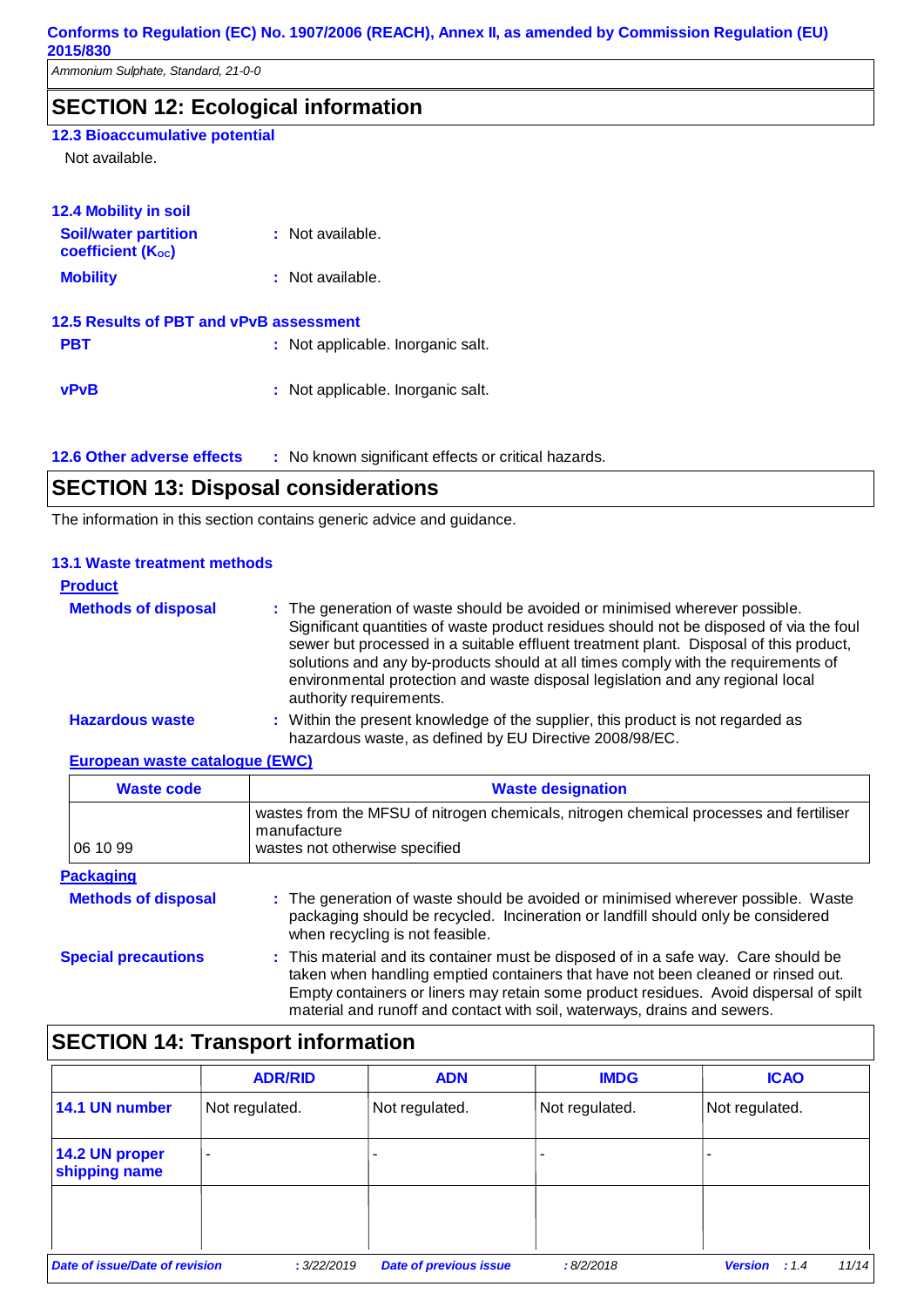*Ammonium Sulphate, Standard, 21-0-0*

| <b>SECTION 14: Transport information</b>  |                |     |     |     |  |
|-------------------------------------------|----------------|-----|-----|-----|--|
| <b>14.3 Transport</b><br>hazard class(es) | $\blacksquare$ |     |     | -   |  |
| 14.4 Packing group  -                     |                |     |     |     |  |
| 14.5<br><b>Environmental</b><br>hazards   | No.            | No. | No. | No. |  |
| <b>Additional</b><br>information          |                |     |     |     |  |

**14.6 Special precautions for user**

**Transport within user's premises:** always transport in closed containers that are **:** upright and secure. Ensure that persons transporting the product know what to do in the event of an accident or spillage.

| <b>14.7 Transport in bulk</b>  |
|--------------------------------|
| according to Annex II of       |
| <b>Marpol and the IBC Code</b> |

### **SECTION 15: Regulatory information**

**15.1 Safety, health and environmental regulations/legislation specific for the substance or mixture EU Regulation (EC) No. 1907/2006 (REACH)**

**Annex XIV - List of substances subject to authorisation**

**:** Not available.

#### **Annex XIV**

None of the components are listed.

**Substances of very high concern**

None of the components are listed.

**Annex XVII - Restrictions** : Not applicable.

**on the manufacture, placing on the market and use of certain dangerous substances, mixtures and articles**

**Other EU regulations**

**Europe inventory** : This material is listed or exempted.

**Ozone depleting substances (1005/2009/EU)**

Not listed.

**Prior Informed Consent (PIC) (649/2012/EU)**

Not listed.

**Seveso Directive**

This product is not controlled under the Seveso III Directive.

**International regulations**

**Chemical Weapon Convention List Schedules I, II & III Chemicals** Not listed.

**Montreal Protocol (Annexes A, B, C, E)**

Not listed.

**Stockholm Convention on Persistent Organic Pollutants** Not listed.

**Rotterdam Convention on Prior Informed Consent (PIC)**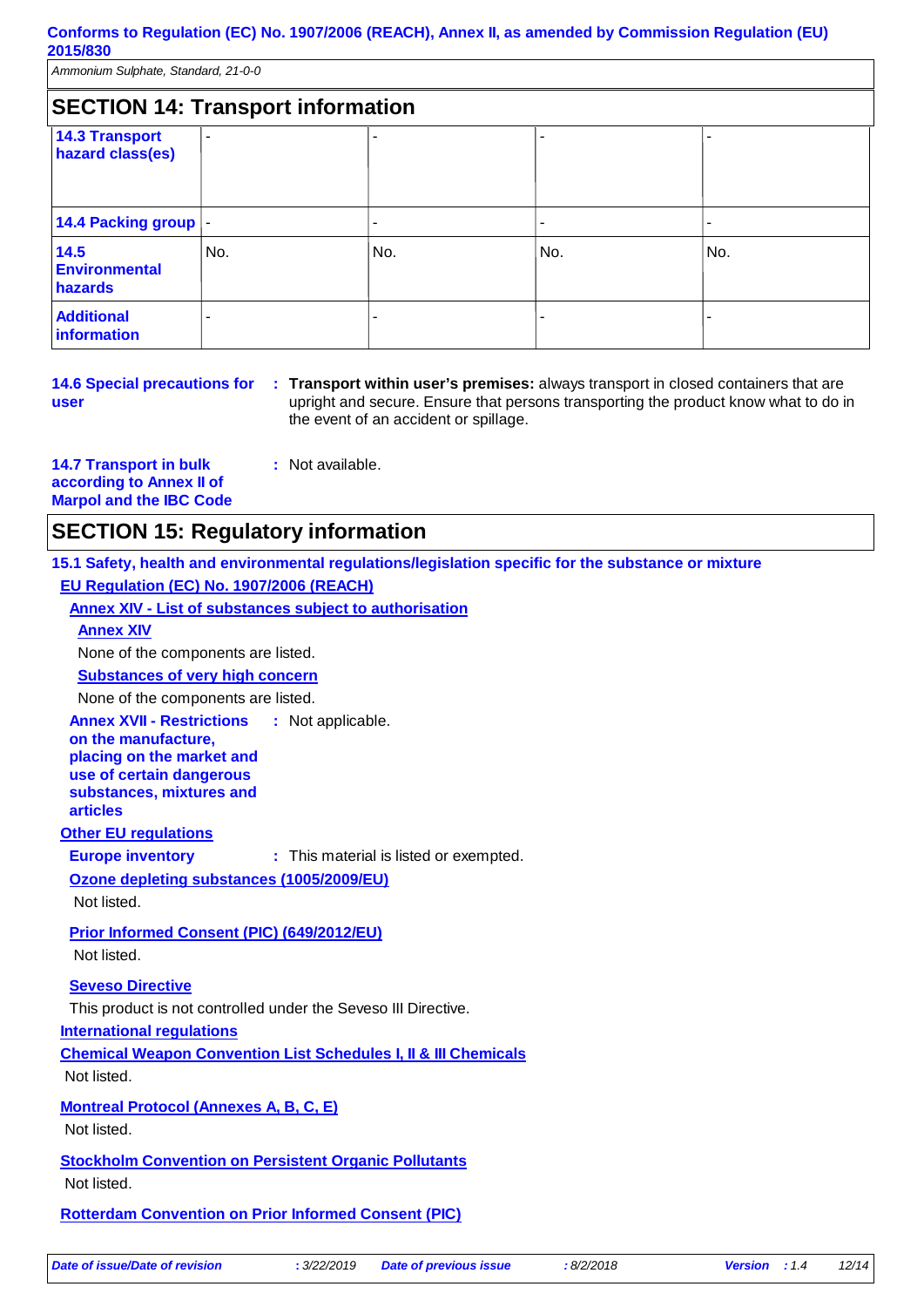### **SECTION 15: Regulatory information**

Not listed.

#### **UNECE Aarhus Protocol on POPs and Heavy Metals** Not listed.

| <b>International lists</b>                |                                                                                                             |
|-------------------------------------------|-------------------------------------------------------------------------------------------------------------|
| <b>National inventory</b>                 |                                                                                                             |
| <b>Australia</b>                          | : All components are listed or exempted.                                                                    |
| <b>Canada</b>                             | : All components are listed or exempted.                                                                    |
| <b>China</b>                              | : All components are listed or exempted.                                                                    |
| <b>Japan</b>                              | : Japan inventory (ENCS): All components are listed or exempted.<br>Japan inventory (ISHL): Not determined. |
| <b>Malaysia</b>                           | : Not determined.                                                                                           |
| <b>New Zealand</b>                        | : All components are listed or exempted.                                                                    |
| <b>Philippines</b>                        | : All components are listed or exempted.                                                                    |
| <b>Republic of Korea</b>                  | : All components are listed or exempted.                                                                    |
| <b>Taiwan</b>                             | : All components are listed or exempted.                                                                    |
| <b>Turkey</b>                             | : Not determined.                                                                                           |
| <b>United States</b>                      | : All components are listed or exempted.                                                                    |
| <b>15.2 Chemical safety</b><br>assessment | : Complete.                                                                                                 |

### **SECTION 16: Other information**

|                                                          | $\sqrt{\ }$ Indicates information that has changed from previously issued version.                                                                                                                                                                                                                                                                                                                                                                                                                                                                                                                                                                                                                                                                                                                                                                                                                                                                                                                                                                                                                                                                                                                                                                                                                 |  |  |  |
|----------------------------------------------------------|----------------------------------------------------------------------------------------------------------------------------------------------------------------------------------------------------------------------------------------------------------------------------------------------------------------------------------------------------------------------------------------------------------------------------------------------------------------------------------------------------------------------------------------------------------------------------------------------------------------------------------------------------------------------------------------------------------------------------------------------------------------------------------------------------------------------------------------------------------------------------------------------------------------------------------------------------------------------------------------------------------------------------------------------------------------------------------------------------------------------------------------------------------------------------------------------------------------------------------------------------------------------------------------------------|--|--|--|
|                                                          | <b>Abbreviations and acronyms : ATE = Acute Toxicity Estimate</b><br>CLP = Classification, Labelling and Packaging Regulation [Regulation (EC) No.<br>1272/2008]<br>DMEL = Derived Minimal Effect Level<br>DNEL = Derived No Effect Level<br>EUH statement = CLP-specific Hazard statement<br>PBT = Persistent, Bioaccumulative and Toxic<br>PNEC = Predicted No Effect Concentration<br><b>RRN</b> = REACH Registration Number<br>vPvB = Very Persistent and Very Bioaccumulative                                                                                                                                                                                                                                                                                                                                                                                                                                                                                                                                                                                                                                                                                                                                                                                                                 |  |  |  |
| <b>Key literature references</b><br>and sources for data | : REGULATION (EC) No 1907/2006 OF THE EUROPEAN PARLIAMENT AND OF<br>THE COUNCIL OF 18 DECEMBER 2006, with successive adaptations, amendments,<br>and corrigenda.<br>REGULATION (EC) No 1272/2008 OF THE EUROPEAN PARLIAMENT AND OF<br>THE COUNCIL OF 16 DECEMBER 2008, with successive adaptations, amendments,<br>and corrigenda.<br>ECHA, European Chemicals Agency, Classification and Labelling Database<br>DIRECTIVE 2012/18/EU OF THE EUROPEAN PARLIAMENT AND OF THE<br>COUNCIL OF 4 JULY 2012 on the control of major-accident hazards involving<br>dangerous substances<br>European Agreement concerning the International Carriage of Dangerous Goods by<br>Road (ADR), latest revision.<br>Directive 2008/68/EC of the European Parliament and of the Council of 24<br>September 2008 on the inland transport of dangerous goods, with successive<br>amendments.<br>REGULATION (EC) No 2003/2003 OF THE EUROPEAN PARLIAMENT AND OF<br>THE COUNCIL OF 13 OCTOBER 2003 RELATING TO FERTILISERS, with<br>successive adaptations, amendments, and corrigenda.<br>American Conference of Governmental Industrial Hygienists, Threshold Limit Values<br>for Chemical Substances, latest edition.<br>Corrosion Data Survey, Sixth Edition, 1985, National Association of Corrosion<br>Engineers |  |  |  |
| Date of issue/Date of revision                           | : 3/22/2019<br><b>Date of previous issue</b><br>:8/2/2018<br><b>Version</b> : 1.4<br>13/14                                                                                                                                                                                                                                                                                                                                                                                                                                                                                                                                                                                                                                                                                                                                                                                                                                                                                                                                                                                                                                                                                                                                                                                                         |  |  |  |